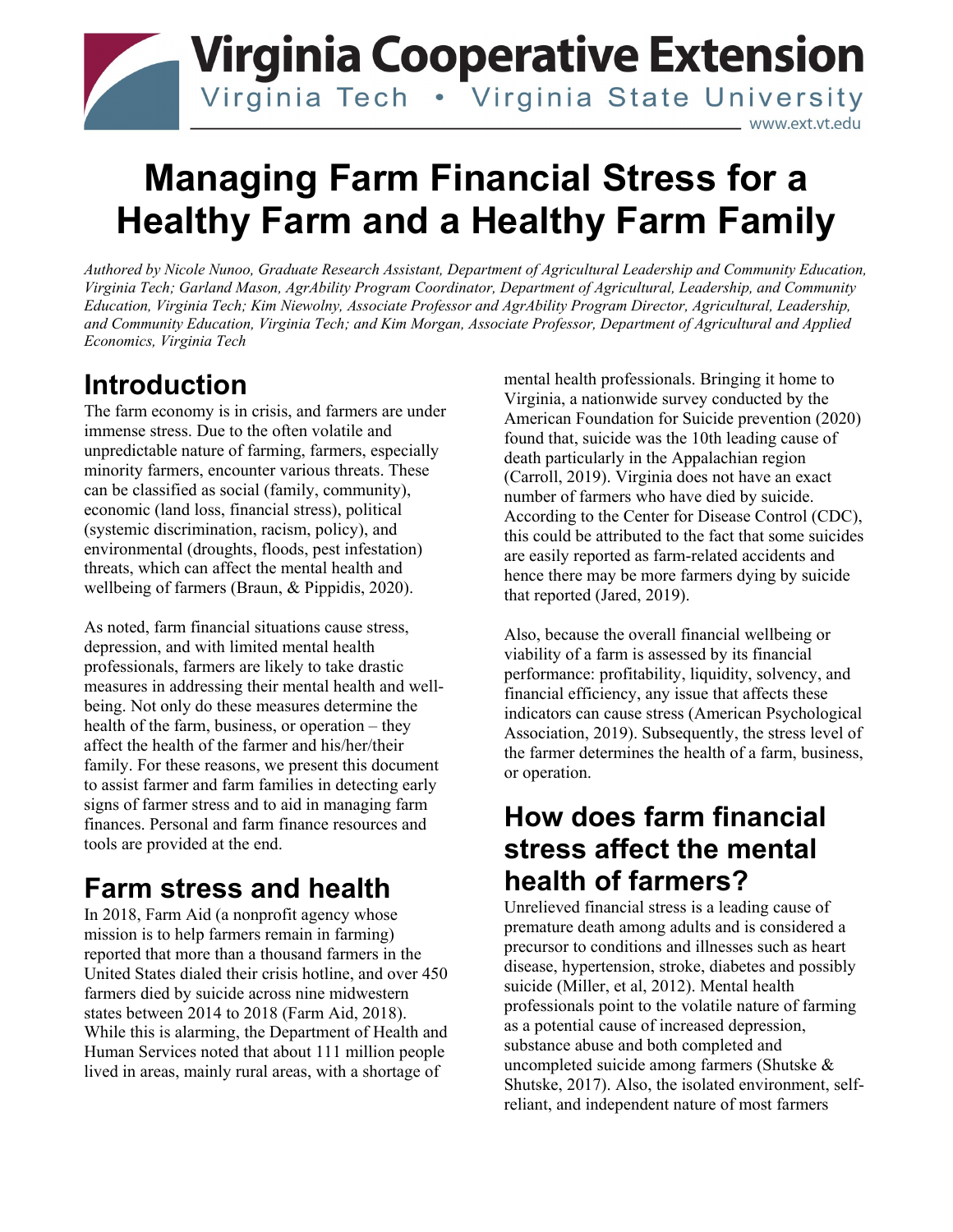make them highly unlikely to ask for help, which exacerbates the tendency to take one's own life as a final resort (Farm Aid, 2018).

## **Managing financials for a healthy farm and family**

The first step to managing farm financial stress is understanding what constitutes a healthy farm. Most lenders and financial institutions look at a farm's financials by focusing on three items: a balance sheet, an income statement, and cash (in/out) flow statement. When these financial documents reflect a positive financial outlook, there is less financial stress on the farmer. This is, particularly true of the cash flow statement, which is an indicator of the farm's vitality and ability to keep the business running daily (Chandio et al., 2017). It should be noted that, these farm financials are usually put together by an accountant and will require about 3-5 years of consistent documentation to tell a story about a farm's financial outlook.

**The balance sheet:** It tells us how much a farm has (assets), its debts (liabilities), and net worth (owner equity). It tells us whether the farm has enough assets to cover debts within a given time of the year. It focuses on two main concepts: solvency and liquidity (Kantrovich, 2011). Solvency is the ability of a farm to pay off all its debts if it were sold today. This is important in evaluating the risk and borrowing capacity of the business. It focuses on the debt-to-asset, equity-to-asset, and debt-to-equity ratios. Liquidity looks at a farm's ability to pay financial debts as they come due.

**Income Statement**: It estimates profitability and shows how the business got to its current financial situation on an annual basis (Kantrovich, 2011; Robinson, 2020). Profitability refers to the difference between the value of goods produced and the cost of the materials used to make them. Simply put, this is the profit made from investments in the factors of production: capital, labor, and land  $(revenue - costs = profit).$ 

**The cash (in/out) flow statement:** It is a combination of the balance sheet and income statement. It relies on information from both to explain the in- and outflow of income and how the farm utilized them (Kantrovich, 2011). It focuses on repayment capacity, or the ability to repay scheduled term debt and the farm's ability to take on additional term debt.

## **Causes of financial stress**

Financial risks such as increased input costs, high levels of debt, low working capital, low savings, and or poor or incomplete budgeting for yearly needs are some of the financial risks that farmers encounter in their operations (Miller, et al., 2012). These financial risks, when present destabilize, distress, and impede farmers due to the inability to pay bills, increased debt, and potential loss of owner equity. Increased financial risk also reduces the overall financial health of the farm. Thus, farmers need to be able to turn to trusted financial advisors and friends for support.

### **What are some signs of financial stress?**

Generally, signs of stress can be experienced physically (body), psychologically (mind), and through actions. Often, there are some non-verbal and less detectable cues that are subtle indications of stress such as lack of eye contact, fidgeting with the hands, having a distant look in the eye or even a twitch of the eye (Braun & Pippidis, 2020). These cues should not be overlooked by the family, friends, and neighbors of farmers.



**Figure 1: Signs of stress. Source:** *Communicating with Farmers Under Stress, Michigan State University, 2019*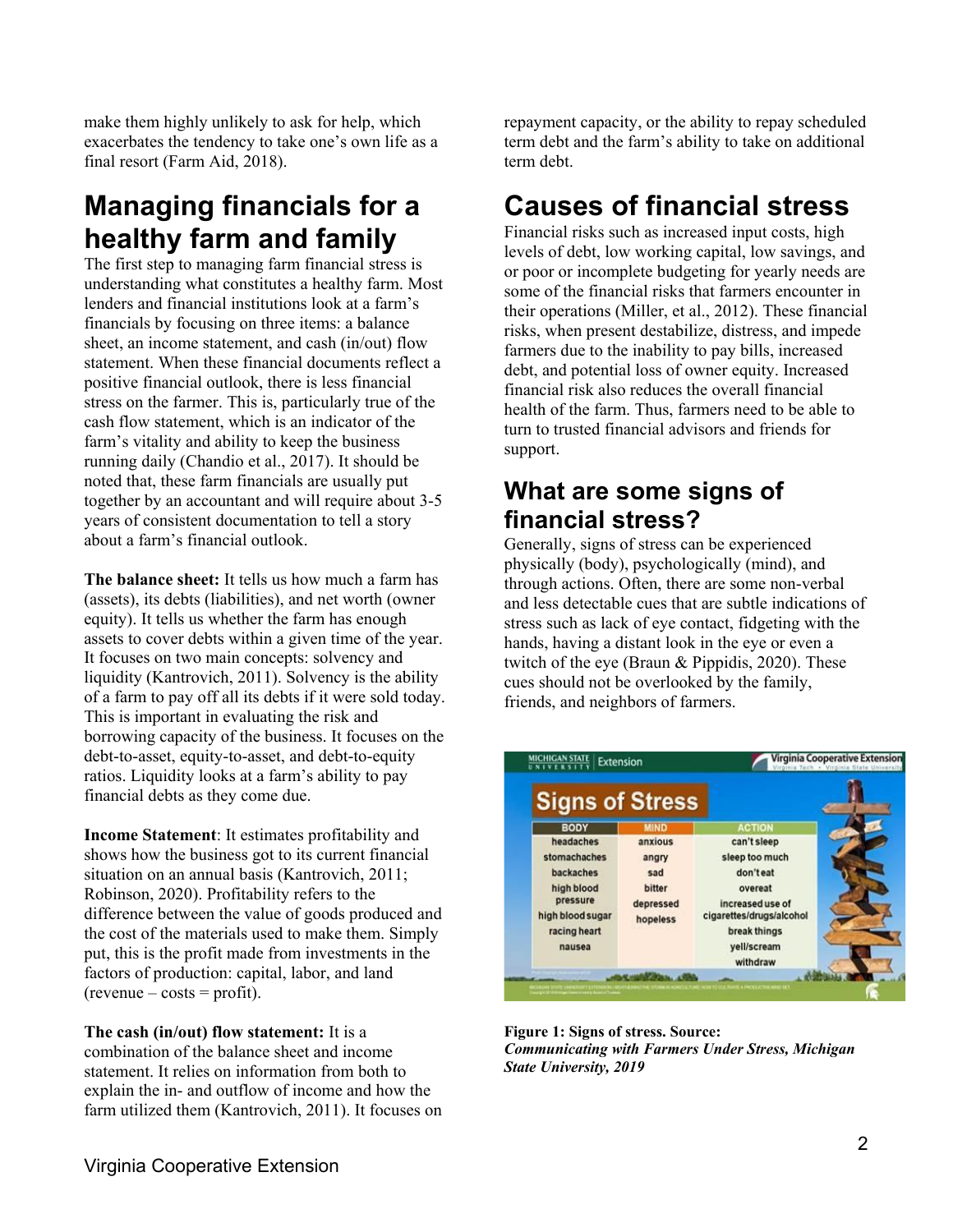### **Do farmers feel safe to talk about mental health?**

In an article published by *The Guardian* in February 2020, a young farmer stated, "I'm 20 years old and farming alone, and I am constantly putting a brave face on…yet deep down I'm pretty much breaking inside…" (Levitt, 2020). As people who prefer to keep their struggles to themselves, farmers worry about their privacy and the perceptions community members may have about them and their business, they choose to tough their way through stress, deprioritizing their health and well-being to get the job done (Farm Aid, 2018).



@ffionhooson0

I'm 20 years old and farming alone and I am constantly putting a brave hard face on... yet deep down I'm pretty much breaking inside... it's the most I've struggled and no one really understands but I have no choice but to carry on

w



Also, most farmers may not willingly accept or admit that they are stressed since most would view mental health issues or stress as an urban office or corporate world concept and may choose to ignore early signs of depression and anxiety (Farm Aid, 2018).

### **How to recognize early signs of mental health concerns among farmers?**

- Lack of enthusiasm in maintaining farm environment
- Lack of interest in participating in off-farm outreach programs or communal activities
- Intentional isolation
- Increase in alcohol/substance abuse
- Nonverbal cues such as fidgeting, biting the nails, distractive tapping of the feet or hands.
- Physically drained and unkempt appearance
- Increase in farm accidents

### **How to communicate with a farmer going through stress?**

These questions developed at Michigan State University provide helpful communication tips in working with distressed farmers (Thompson & Sanguesa, 2019):

- I hear you saying (repeat back the main concerns the farmer is expressing).
- This sounds like a lot to manage. How are you coping with this?
- What can I do to support you?
- Would it be helpful if we work together on an action plan for how to manage your concerns?
- Avoid making statements such as: "don't worry too much about it", "everyone goes through these in life", "don't make a big deal out of it", "it's probably nothing to worry about". Such statements are dismissive and likely to make the individual withdraw further.

In another article published by USA Today Network in March 2020 titled "Seeds of Despair: For some farmers, the burden is too much to bear," Theresia Gillie lost her 53-year-old husband Keith to suicide in 2017 (Wedell, & Chadde, 2020). Though Theresia reached out to a marketing and loan officer for help, Keith took his life before the assistance could be finalized. The worrisome aspect of this and several other scenarios is that, help often comes after the fact, hence, more training is needed for people who interact with farmers and ranchers on a daily basis in identifying the signs of stress.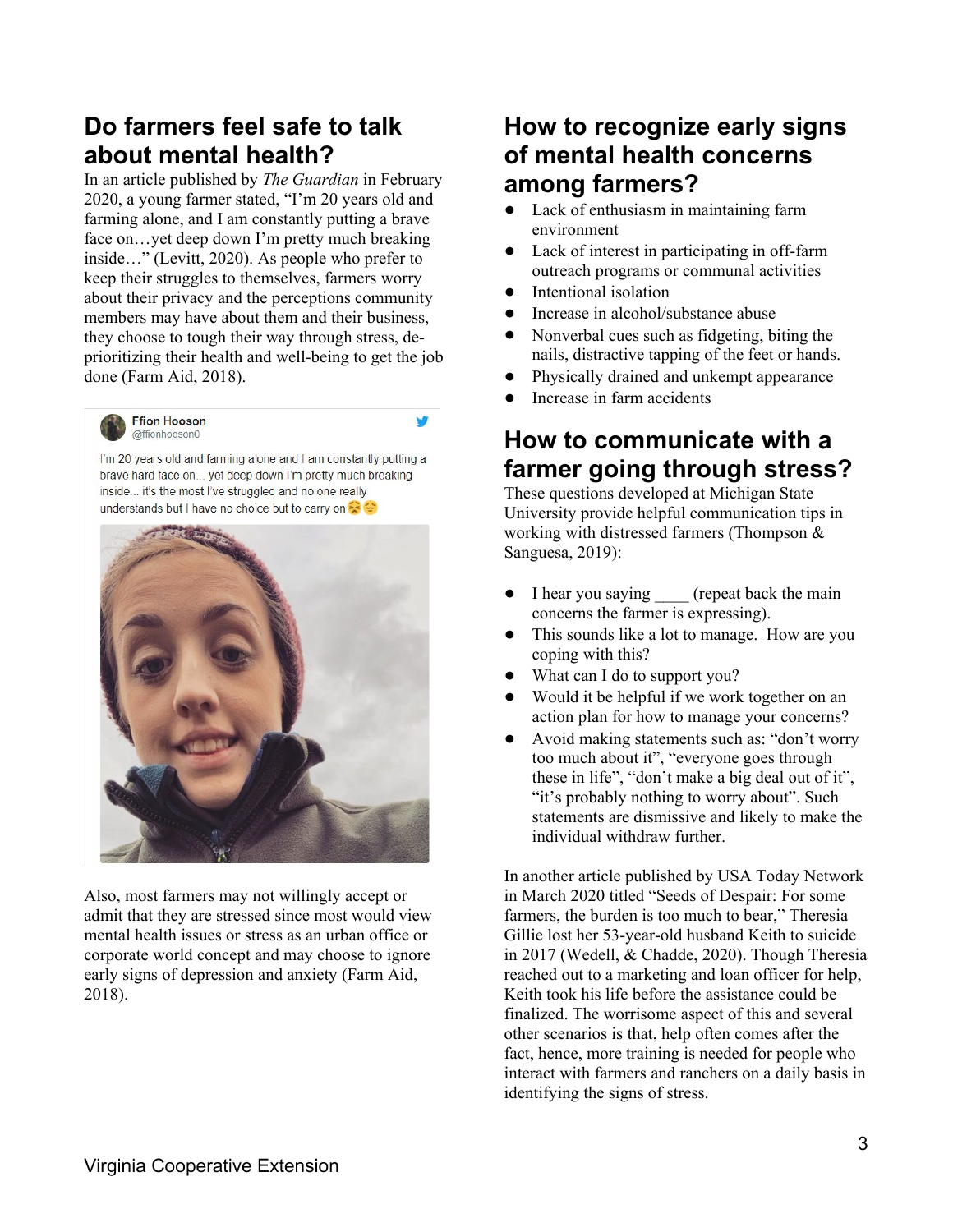## **Mental health resources related to farm stress**

Emotional stress can sometimes be overlooked by farmers and farm families. Usually, when a farmer experiences financial stress and tension, when help is not received in ample time, it leads to erratic emotional stress such as mood swings, depression, unusual compulsive behavior. There are, however, immediate and service provider resources to assist farmers and farm families who need help dealing with emotional stress related to farm financial stress:

#### **Farm Aid's Hot Line: 1-800-FARM-AID:**

It is a non-profit organization aimed at keeping families on their farms. Their hotline provides 24 hours service to distressed farmers and ranchers who are at risk of losing their farms through financial stress.

#### **Farmers Business Network Health:**

Provides health insurance specifically designed for farmers according to their budget and health needs. More information can be found at [www.fbnhealth.com](http://www.fbnhealth.com/)

#### **National Suicide Prevention Lifeline: Dial 800-273-8255 or visit**

#### **[www.suicidepreventionlifeline.org/talk-to](http://www.suicidepreventionlifeline.org/talk-to-someone-now)[someone-now](http://www.suicidepreventionlifeline.org/talk-to-someone-now)**

A national hotline for anyone going through stress or having suicidal thoughts. They provide nondisclosure assistance whereby your information is kept anonymous.

#### **National Alliance on Mental Illness Virginia:**

Provide improvement and recovery assistance to persons living with serious mental health illness. Crisis Text Line: Text HOME to 741741

#### **Virginia Department of Behavioral Health and**

**Developmental Services:** Provide resources and assistance to veterans suffering from PTSD, persons with mental health illness, and people recovering from substance abuse. More information can be found at [www.dbhds.virginia.gov](http://www.dbhds.virginia.gov/)

## **Resources to assist farmers in managing farm and personal finances**

Several programs offer personal and farm financial management tools on a variety of topics relevant to farm families that are designed to improve the financial health of the farm. Below are suggested tools for managing personal and farm finances. These resources are provided for both state levels (Virginia) and National.

### **Virginia farm finance resources**

**Virginia Cooperative Extension's Farm Safety, Health, and Wellness Program:** This expansive program assists farmers locating and accessing resources, trainings and technical assistance on farm safety, farm financial health, and personal and mental health for farmers and farm families. This is available through AgrAbility Virginia[:](https://agrability.alce.vt.edu/publications/SafetyHealthWellness.html) [https://agrability.alce.vt.edu/publications/SafetyHeal](https://agrability.alce.vt.edu/publications/SafetyHealthWellness.html) [thWellness.html](https://agrability.alce.vt.edu/publications/SafetyHealthWellness.html)

**Evaluating Financial Record System and Farm Financial Health by Dr. Alex White:** This Virginia Cooperative Extension webinar focuses on evaluating and managing farm financial records. Dr. White explains the foundations of farm financial statements and how to manage them for long-term viability. The link to the webinar is found here[:](https://www.youtube.com/watch?v=Ju1S7WwwQvY&feature=youtu.be) [https://www.youtube.com/watch?v=Ju1S7WwwQv](https://www.youtube.com/watch?v=Ju1S7WwwQvY&feature=youtu.be) [Y&feature=youtu.be](https://www.youtube.com/watch?v=Ju1S7WwwQvY&feature=youtu.be)

**Virginia Foundation for Agriculture, Innovation and Rural Sustainability (Virginia FAIRS):** Provides financial assistance to rural folks and promotes cooperative and business development. More information available a[t](https://www.vafairs.com/) <https://www.vafairs.com/>

**Virginia Farm Service Agency (FSA)**: Assists beginning farmers and ranchers who are unable to access financing from commercial financial agencies with direct loans. More information is available a[t](https://www.fsa.usda.gov/programs-and-services/farm-loan-programs/farm-ownership-loans/index) [https://www.fsa.usda.gov/programs-and](https://www.fsa.usda.gov/programs-and-services/farm-loan-programs/farm-ownership-loans/index)[services/farm-loan-programs/farm-ownership](https://www.fsa.usda.gov/programs-and-services/farm-loan-programs/farm-ownership-loans/index)[loans/index](https://www.fsa.usda.gov/programs-and-services/farm-loan-programs/farm-ownership-loans/index)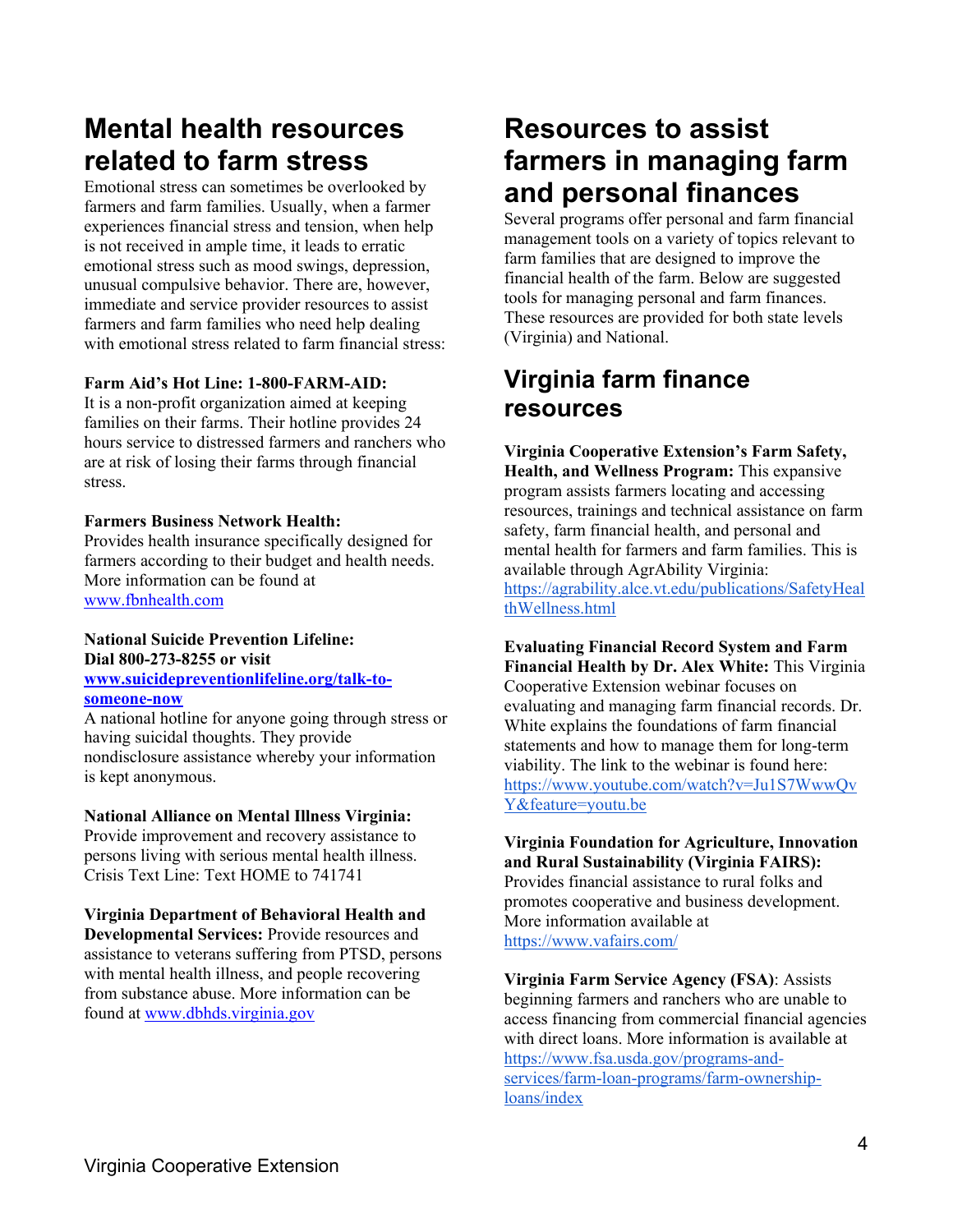#### **Farm Credit of the Virginias Knowledge Center**

Facilitates the sharing of knowledge and resources for the betterment of farmers and those interested in agriculture, including topics on financial management, marketing, business planning and more. Visit them at[:](https://www.farmcreditofvirginias.com/knowledge-center)

[https://www.farmcreditofvirginias.com/knowledge](https://www.farmcreditofvirginias.com/knowledge-center)[center](https://www.farmcreditofvirginias.com/knowledge-center)

### **National Farm Finance Resources**

#### **Michigan State University (MSU) extension's**

**Stress Management program:** MSU's extension webpage contains several resources and programs designed to assist farmers and their families learn more about the causes and cost of stress. It also has financial stress management programs such as the teletherapy program designed to aid farmers in the fisheries sector. More information is available at: [https://www.canr.msu.edu/managing\\_farm\\_stress/far](https://www.canr.msu.edu/managing_farm_stress/farm-stress) [m-stress](https://www.canr.msu.edu/managing_farm_stress/farm-stress)

#### **The Oklahoma Farm and Ranch (Financial)**

**Stress Test:** This test is designed to provide insight into sources of farm financial stress and the extent of stress. It highlights some key financial measures and provides a visual interpretation of the numbers. This test can be found at[:](http://dasnr22.dasnr.okstate.edu/docushare/dsweb/Get/Version-4797/F-237web-color.pdf)

[http://dasnr22.dasnr.okstate.edu/docushare/dsweb/G](http://dasnr22.dasnr.okstate.edu/docushare/dsweb/Get/Version-4797/F-237web-color.pdf) [et/Version-4797/F-237web-color.pdf](http://dasnr22.dasnr.okstate.edu/docushare/dsweb/Get/Version-4797/F-237web-color.pdf) 

#### **Interpreting Financial Statements and Measures**

**(IFSaM):** This online self-paced tool is designed to assist farmers in learning how to utilize financial statements in their day-to-day management, understand how to interpret common financial statements, acquire skill sets to enhance their farm business and help gain self-confidence in finance. This resource can be found at[:](https://ifsam.cffm.umn.edu/) <https://ifsam.cffm.umn.edu/>

**AgPlan:** It is a free of charge educational program designed to provide customized assistance to different types of rural businesses in developing their business plans. This resource was developed by the Center for Farm Financial Management at the University of Minnesota at: <https://agplan.umn.edu/>

**Ohio State University extension and Outreach Ag Decision Maker:** This webpage contains several resources designed to assist farmers make financial decisions. It also has sample spreadsheets of financial statements. The resource can be found at: [https://www.extension.iastate.edu/agdm/decisionaids](https://www.extension.iastate.edu/agdm/decisionaidswd.html#f) [wd.html#f](https://www.extension.iastate.edu/agdm/decisionaidswd.html#f)

#### **Rural Finance and investment learning center**

**resources:** This website provides financial and investment resources and training for rural farmers. These resources can be found at[:](http://www.ruralfinanceandinvestment.org/) <http://www.ruralfinanceandinvestment.org/>

#### **Financial Security for All through eXtension:**

This online resource comprises a variety of articles and online learning modules that are provided by the Extension community with a focus on personal financial management, basic money management, retirement planning, and investment. These resource are located at[:](https://personalfinance.extension.org/financial-security-for-alllearning-lessons/)

[https://personalfinance.extension.org/financial](https://personalfinance.extension.org/financial-security-for-alllearning-lessons/)[security-for-alllearning-lessons/](https://personalfinance.extension.org/financial-security-for-alllearning-lessons/)

#### **Southern Risk Management Education Center:**

Provides funding for educational projects to assist farmers and ranchers to manage and improve the complex financial risks associated with their businesses effectively. More information can be found a[t](https://srmec.uaex.edu/Links/financial-stress.aspx) [https://srmec.uaex.edu/Links/financial](https://srmec.uaex.edu/Links/financial-stress.aspx)[stress.aspx](https://srmec.uaex.edu/Links/financial-stress.aspx)

### **Personal Finance Tools**

Personal finance refers to an individual's goals and investments that are appropriate for their economic circumstances. Personal financial tools in essence assist farmers to plan, invest and allocate their personal funds having in mind their economic circumstances. Below are suggested tools for managing personal finances.

**Virginia Cooperative Extension's Family Financial Management Program:** This comprehensive program helps secure healthy financial futures for Virginia families through education and technical assistance on a range of financial topics. Visit[:](https://ext.vt.edu/family/financial-management.html)

<https://ext.vt.edu/family/financial-management.html>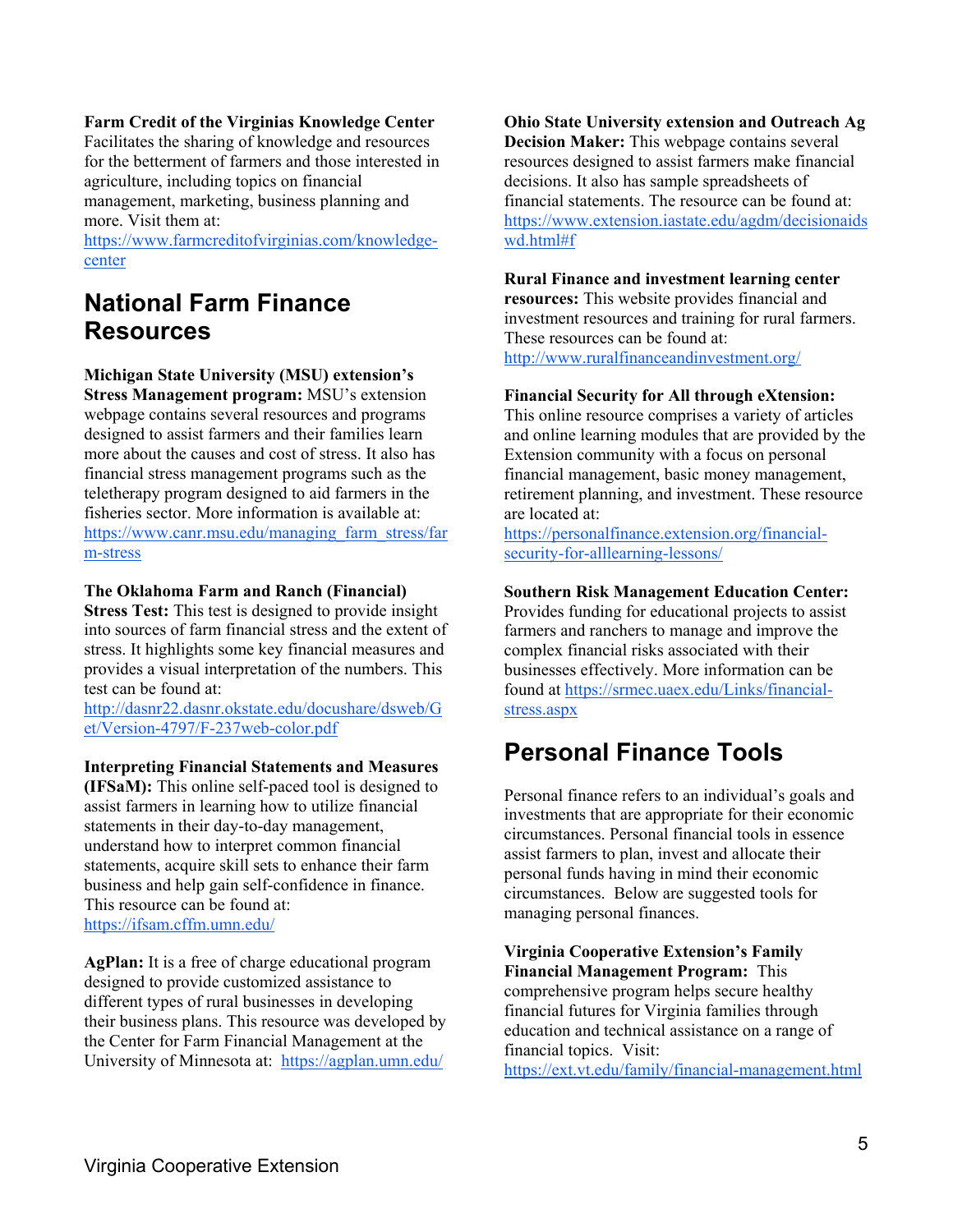**Counting Your Money Calendar:** This tool, developed by Ohio State University Extension, is designed to help individuals track their income and expenses. It consists of a fillable calendar and a budget worksheet. This worksheet can be used by farmers to track their income and expenses. It can be found at: [https://extensionpubs.osu.edu/counting](https://extensionpubs.osu.edu/counting-yourmoney-calendar/)[yourmoney-calendar/](https://extensionpubs.osu.edu/counting-yourmoney-calendar/)

**Consumer Financial Protection Bureau's** 

**Financial Wellness Scale:** A free tool developed to assist in measuring an individual's financial wellbeing. The scale consists of 10 questions which captures how people feel about their financial security and freedom of choice. Scores for the overall financial well-being ranges between 0 and 100. Guidelines for using the tool are available at: [https://www.consumerfinance.gov/practitionerresour](https://www.consumerfinance.gov/practitionerresources/financial-well-being-resources/measureand-score/) [ces/financial-well-being-resources/measureand](https://www.consumerfinance.gov/practitionerresources/financial-well-being-resources/measureand-score/)[score/](https://www.consumerfinance.gov/practitionerresources/financial-well-being-resources/measureand-score/) 

**My Retirement Paycheck:** This resource assists individuals in making retirement decisions. It explores aspects of one's life that work together to make up a retirement paycheck. The tool was developed by the National Endowment for Financial Education and can be found at: : <https://www.myretirementpaycheck.org/>

### **References**

American Psychological Association. (2019, August 26). The Farmer Mental Health Crisis: Understanding a Vulnerable Population. APA. Retrieved from: [https://www.apa.org/members/content/farmer](https://www.apa.org/members/content/farmer-mental-health)[mental-health](https://www.apa.org/members/content/farmer-mental-health)

Braun, B. & Pippidis, M. (2020, January). Farm and farm family risk and resilience guide for Extension educational programming. University of Maryland Extension and the University of Delaware Cooperative Extension. Retrieved May 28, 2020, from: [Farm-and-Farm-Family-Risk-and-Resilience-](https://www.udel.edu/content/dam/udelImages/canr/pdfs/extension/economic-personal-development/Farm-and-Farm-Family-Risk-and-Resilience-Guide-1-17-20.pdf)[Guide-1-17-20.pdf \(udel.edu\)](https://www.udel.edu/content/dam/udelImages/canr/pdfs/extension/economic-personal-development/Farm-and-Farm-Family-Risk-and-Resilience-Guide-1-17-20.pdf)

Carroll, L. 2019. Mental Health. NBC News. Retrieved July 4, 2020 from: [https://www.nbcnews.com/health/mental](https://www.nbcnews.com/health/mental-health/suicide-rates-are-rising-especially-rural-america-n1050806)[health/suicide-rates-are-rising-especially-rural](https://www.nbcnews.com/health/mental-health/suicide-rates-are-rising-especially-rural-america-n1050806)[america-n1050806](https://www.nbcnews.com/health/mental-health/suicide-rates-are-rising-especially-rural-america-n1050806) 

Chandio, A. A., Jiang, Y., Wei, F., Rehman, A., & Liu, D. (2017). Famers' access to credit: Does collateral matter or cash flow matter? Evidence from Sindh, Pakistan. Cogent Economics & Finance, 5(1),

Farm Aid. (2018). Why farmers face unique threats from stress. Farm Aid. Retrieved May 27, 2020, from: [https://www.farmaid.org/blog/fact-sheet/why](https://www.farmaid.org/blog/fact-sheet/why-farmers-face-unique-threats-from-stress/)[farmers-face-unique-threats-from-stress/](https://www.farmaid.org/blog/fact-sheet/why-farmers-face-unique-threats-from-stress/)

Jared, G. (2019). CDC: 'Farm stress', suicides a rising rural health concern. Retrieved from: [https://talkbusiness.net/2019/05/cdc-farm-stress](https://talkbusiness.net/2019/05/cdc-farm-stress-suicides-a-rising-rural-health-concern/)[suicides-a-rising-rural-health-concern/](https://talkbusiness.net/2019/05/cdc-farm-stress-suicides-a-rising-rural-health-concern/)

Kantrovich, A. (2011). Farm Financial Ratio series. Michigan State University Extension. Retrieved May 30, 2020, from: [https://www.canr.msu.edu/news/financial\\_ratios\\_par](https://www.canr.msu.edu/news/financial_ratios_part_1_of_21_the_current_ratio) t 1 of 21 the current ratio

Levitt, T. (2020, February 27). 'I'm constantly putting on a brave face': farmers speak out on mental health. The Guardian. Retrieved May 30, 2020, from:

[https://www.theguardian.com/environment/2020/feb](https://www.theguardian.com/environment/2020/feb/27/im-constantly-putting-on-a-brave-face-farmers-speak-out-on-mental-health) [/27/im-constantly-putting-on-a-brave-face-farmers](https://www.theguardian.com/environment/2020/feb/27/im-constantly-putting-on-a-brave-face-farmers-speak-out-on-mental-health)[speak-out-on-mental-health](https://www.theguardian.com/environment/2020/feb/27/im-constantly-putting-on-a-brave-face-farmers-speak-out-on-mental-health)